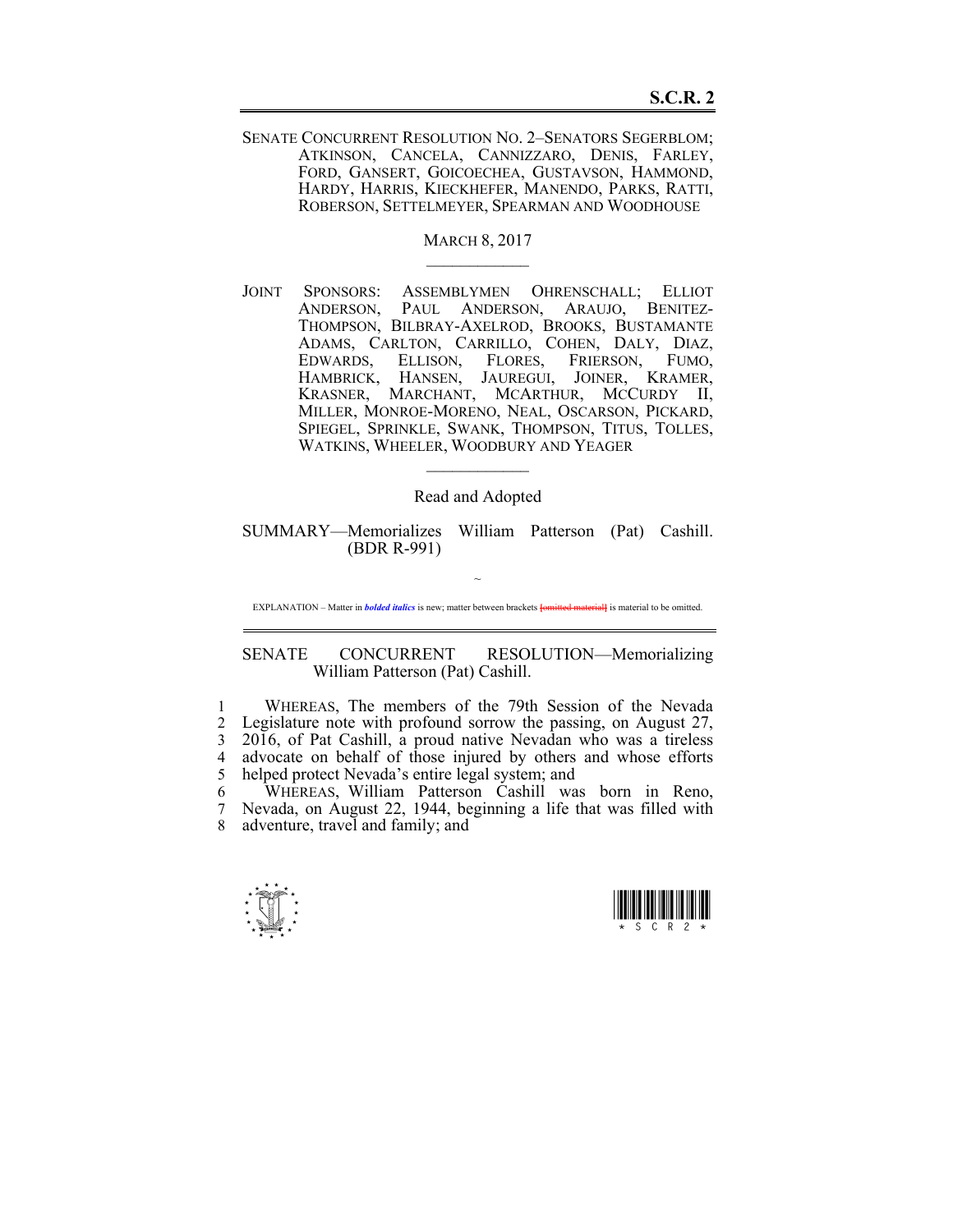1 WHEREAS, After graduating from the University of Notre Dame<br>2 and the University of Colorado Law School Pat Cashill returned to 2 and the University of Colorado Law School, Pat Cashill returned to 3 Nevada, where he worked as an Assistant United States Attorney, 4 was the first Nevadan appointed to serve as a special attorney in the 5 Organized Crime and Racketeering Section of the United States 5 Organized Crime and Racketeering Section of the United States 6 Department of Justice and also served as a Special Attorney for 7 Water Rights on behalf of the Department; and

8 WHEREAS, Pat Cashill was admitted to practice law in Nevada, 9 California and Colorado; and

10 WHEREAS, Pat Cashill was active in numerous legal 11 organizations, serving on the Board of the Nevada Justice 12 Association for 20 years, as its president from 1986 to 1987, on its 13 Political Action Committee, Citizens for Justice, for 30 years, and 14 serving as a volunteer lobbyist on behalf of the Nevada Justice serving as a volunteer lobbyist on behalf of the Nevada Justice 15 Association protecting the rights of all Nevadans for 40 years as 16 well as serving on the American Association for Justice; and<br>17 WHEREAS In addition to his successful career and s

WHEREAS, In addition to his successful career and steadfast 18 work on behalf of the legal community, Pat Cashill became a 19 certified Fraud Examiner at the age of 70 years; and

20 WHEREAS, Above all else, Pat Cashill loved his family, being a 21 devoted husband to his wife Johnna and father to their children John 22 and Kate, all of whom enjoyed exploring the world together, 23 climbing, diving, snorkeling and trekking; and

24 WHEREAS, Their adventures took Pat Cashill and his family to 25 such places as Egypt, Spain, Russia, Switzerland, Tanzania, 26 Australia, Indonesia, Micronesia, Ecuador, Belize and Brazil, to 27 name a few; and

28 WHEREAS, Pat Cashill was also an avid fisherman, fly fishing in 29 rivers and lakes in Nevada as well as in other states and even other 29 rivers and lakes in Nevada as well as in other states and even other 30 countries; and

31 WHEREAS, Pat Cashill was an avid skier, swimmer, former 32 marathon runner, former rugby player, hunter and lifetime member 33 of the Northern Nevada Handball Association; and

34 WHEREAS, Pat Cashill lived life to the fullest, never allowing 35 anything to get in the way of pursuing his dreams and goals; and

36 WHEREAS, Pat Cashill leaves behind his loving wife Johnna, 37 sister Terry Juhola, daughter Kate and her husband Ryan Blewett, 38 son John and his wife Charlotte, and grandchildren Mackenzie and 39 Aiden; now, therefore, be it

40 RESOLVED BY THE SENATE OF THE STATE OF NEVADA, THE 41 ASSEMBLY CONCURRING, That the members of the 79th Session of 42 the Nevada Legislature hereby extend their deepest condolences to 43 the beloved family and countless friends of Pat Cashill; and be it 44 further